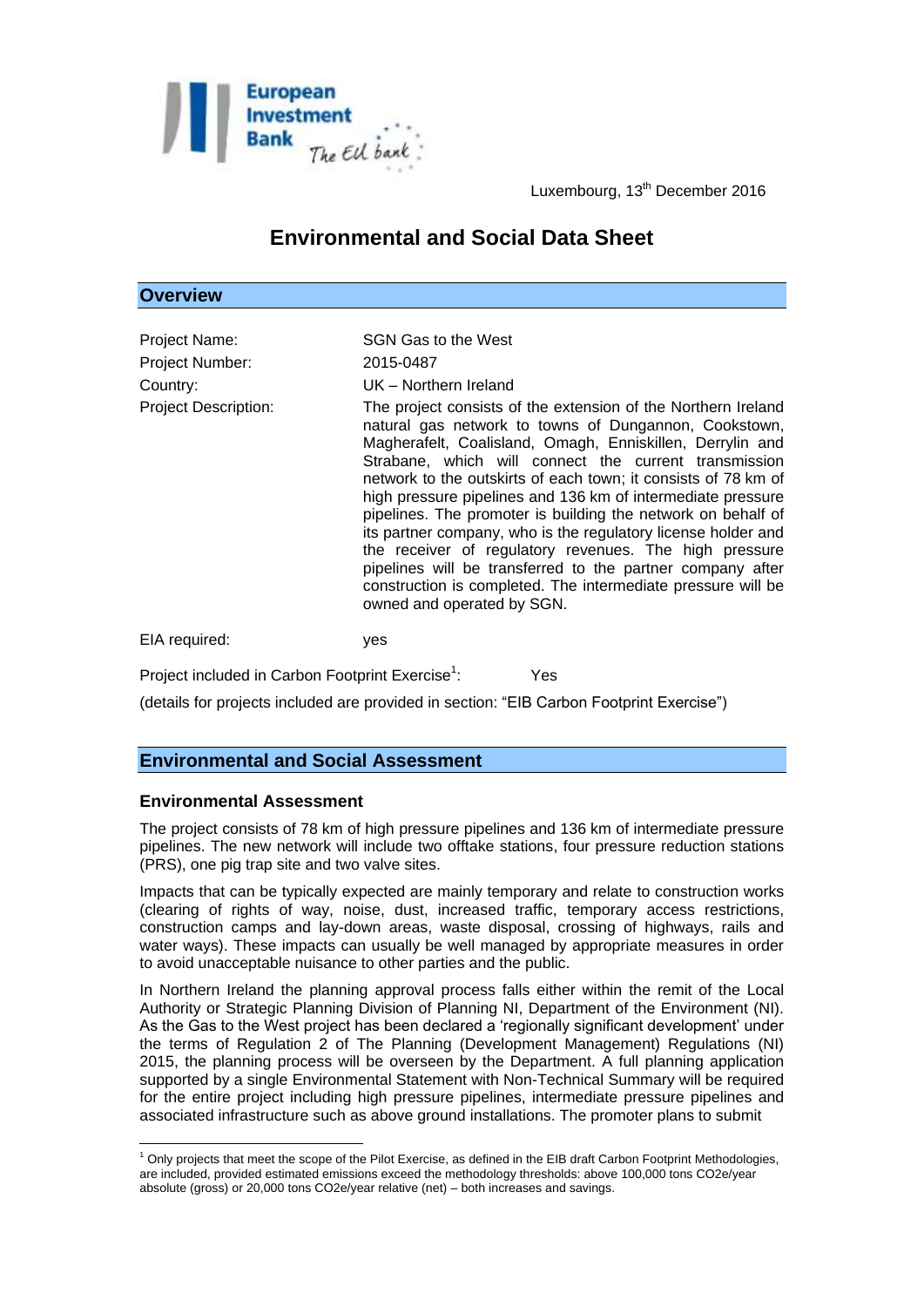

Luxembourg, 13<sup>th</sup> December 2016

the EIA to the Strategic Planning Division of Planning NI in 4Q 2016. An assessment of alternatives and route corridor options analysis based on environmental, social and technical criteria among others has been performed. Baseline environmental surveys (e.g. terrestrial and aquatic ecology, archaeology, ground investigations) of the different options are currently progressing.

The intermediate pressure pipeline between Maydown and Strabane has already undergone an Appropriate Assessment (Habitats Regulations Assessment – River Foyle and Tributaries SAC (UK 0030320) and River Faughan and Tributaries SAC (UK 0030361)) in accordance with the Directives, which has been approved by the competent authority on 8 September 2015. This pipeline section will be in a close proximity to these two several protected areas. It will be laid entirely within the road network alongside the existing utilities. In sections where the road employs a bridge crossing, the pipeline will be accommodated within the deck structure of the bridge or adjacent to the carriageway on top of the bridge protected by concrete casing. The environmental permit requires that the methods of works and the associated mitigation measures outlined in the Habitats Regulations Assessment are implemented, and that the project will not conflict with Regulations 55 & 56 of the Conservation Regulations (Northern Ireland) 1995 (as amended).

#### **EIB Carbon Footprint Exercise**

Absolute  $CO<sub>2</sub>$  emissions associated with the project in a standard year of operation are estimated at around 151 kt of  $CO<sub>2</sub>$ eq/yr.

During first several years the main customers will be industrial who are expected to consume 750 GWh of natural gas. The emission factor for natural gas used for calculation is 56.1 t  $CO<sup>2</sup>$ per TJ. Currently the industrial users are burning light fuel oil to generate heat. The alternative to the project would be continuation of fuel oil consumption, with emission factor of 74.1 t  $CO<sup>2</sup>$ per TJ. The amount of oil in energy units would be the same since efficiency of oil boilers are approximately equal to that of gas boilers. Taking these assumptions into account, the estimated emission savings are 48 kt of  $CO<sub>2</sub>$ eg/yr.

## **Social Assessment**

The main expected social impacts relate to the compensations for losses incurred by the set easements and protection area of the pipeline, including losses for destroyed crops and cut forest.

The EIA will include screening and analysis of heritage/archaeological impacts of the project.

## **Public Consultation and Stakeholder Engagement**

The procedures to be followed with regard to consulting with the public will be developed through the Pre-Application Community Consultation Process, which is developed in two stages: (i) information gathering – community issues, and (ii) informing community on project development & environmental issues. Public consultation events will be carried out in each council area. Section 27 of the Planning Act (Northern Ireland) 2011 places a statutory duty upon prospective applicants for planning permission to consult the community in advance of submitting an application, where the development is classed as major development under the terms of Article 25 of the Planning Act (NI) 2011.

## **Other Environmental and Social Aspects**

SGN's Safety Management Framework is based on recognised best practice for safety management systems, such as the Health and Safety Executive (GB) document HS(G)65 'Successful Health and Safety Management' and British Standard OHSAS 18001